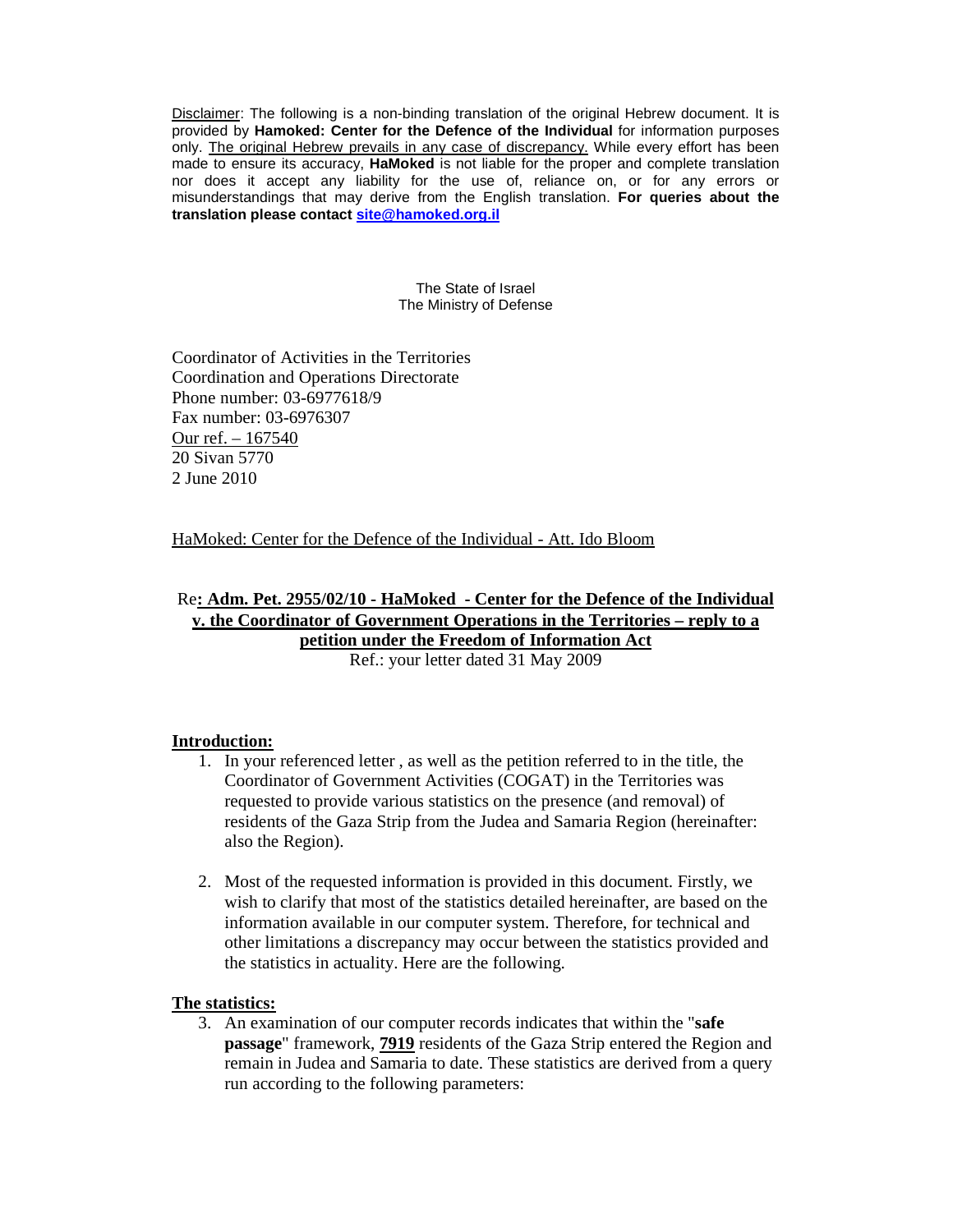- a. The registered address of the resident is currently the Gaza Strip, its cities and districts all included.
- b. There is a record indicating an exit from the Gaza Strip or an entry to Judea and Samaria in the crossings system, marked as a "safe passage" type.
- c. There is no indication of an exit from Judea and Samaria through any of the computerized border crossings or the "Allenby Bridge" border crossing, or an exit to the Gaza Strip through the "Erez" crossing.
- d. The resident is in active status (i.e., is not deceased and has not received permanent residency in Israel)
- 4. We would like to stress that, to the best of our knowledge; this information does not reliably reflect reality, for several reasons: Firstly, at the time, the computer system was not utilized comprehensively. This means not every person passing through a computer-run crossing was registered upon passage. Secondly, in some instances only a single direction of passage was recorded. This means it is quite possible that a resident of the Territories, registered on entering Judea and Samaria, subsequently returned to the Gaza Strip, without the passage being recorded. Fourthly, it may be that some residents of Gaza entered Judea and Samaria through the Allenby Bridge and are not included in the data above. Lastly, it is possible that some of the aforementioned residents have left the Region, through the Allenby Bridge, using foreign travel documents (a Jordanian Passport or a *laissez passer*) and this exit was not recorded in the systems available to the military commander.
- 5. Our experience through the years indicates that, at times, the statistics of the international crossing system, in particular those received from the Allenby Bridge, are inaccurate due to lack of diligence in the registration of the passages and/or a lack of full correlation between the Ministry of Interior "Rotem" border control system and those of the Coordinator of Government Activities in the Territories.
- 6. An additional fact that results in the inaccuracies of the data above, is that in the year 2000 Palestinian police officers and members of the Palestinian security forces were given the possibility of passing from Judea and Samaria to the Gaza Strip and vice versa, on the basis of lists rather than permits. These lists were not automated and as since then a decade has passed, they are no longer in our possession.
- 7. It shall be noted that with regards to an individual person, it is possible to determine all his movements following thorough research, but not in a comprehensive manner regarding all residents of Judea and Samaria or the Gaza Region as requested in the petition.
- 8. Therefore, the data detailed above, is, to understate, inaccurate. In view of the characteristics and the partial application of the computer system at the time, it can be assumed that in actual fact, the data is thus considerably different. Let it be stressed, that COGAT officials are not able to estimate whether the numbers of residents of the Gaza Strip who have entered the Region in the framework of the "safe passage" are larger or smaller in relation to the above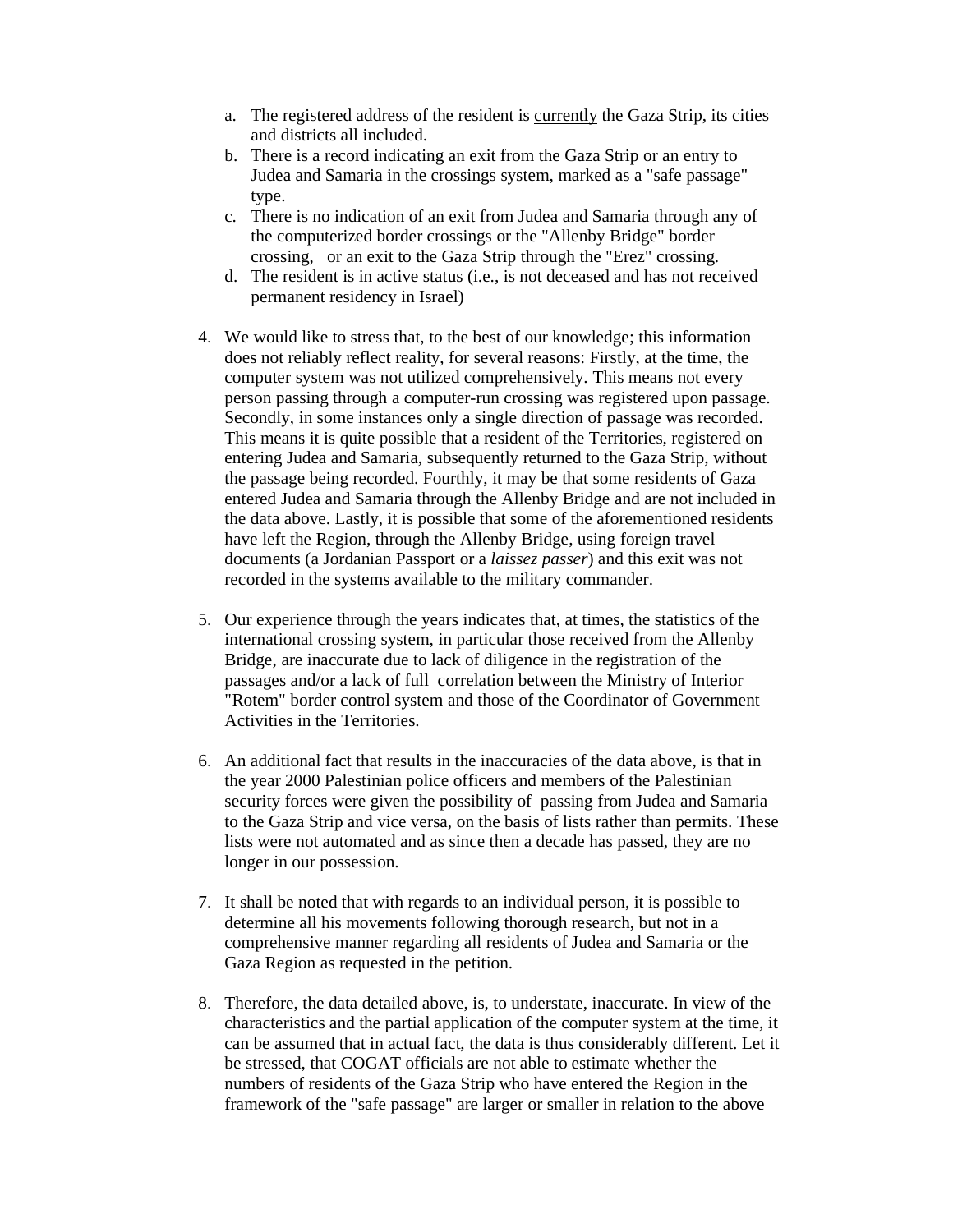supplied data and any comment on this issue should be considered an uneducated guess.

- 9. Furthermore, **up until the end of 2000,** approximately **935** residents of the Gaza Strip traveled to Judea and Samaria using **individual permits to enter and remain in the Judea and Samaria Region.** These residents, according to the examination, still remain in the Region.
- 10. **From the end of 2000 and up to April 2010**, ca. **23,348** residents of the Gaza Strip traveled from the Gaza strip to Judea and Samaria, using **individual permits to enter and remain in the Judea and Samaria Region**, and are present in the Region to date. These statistics are derived from a query run on the basis of the following parameters:
	- a. The registered address of the resident is currently the Gaza Strip, its cities and districts all included.
	- b. The resident was issued a permit for the destination of "the Judea and Samaria Region".
	- c. The permit was utilized, i.e. there is a record indicating an exit from the Gaza Strip through the "Erez" crossing.
	- d. There is no indication of an exit from Judea and Samaria through any of the computerized border crossings or the "Allenby Bridge" border crossing, or an exit to the Gaza Strip through the "Erez" crossing.
	- e. That resident is in active status (i.e., is not deceased and has not received permanent residency in Israel)
- 11. We will clarify that with regard to the reliability of this information as well, there are several reservations. Similarly to the data above, this item does not include residents of the Gaza Strip who left Judea and Samaria through the "Allenby Bridge" and are not currently present in the Region.
- 12. The statistics regarding the removal of residents of the Gaza Strip from Judea and Samaria are detailed in the attached chart. Also, as requested, the relevant procedure according to which the authorized officials operate will be delivered soon.
- 13. We will add that our examination shows that 2,479 **Palestinians who were born in Judea and Samaria are registered as residents of the Gaza Strip**. We wish to stress, that it is not possible to ascertain how many of the aforementioned residents are in fact present in Judea and Samaria, and some possibly returned with their family to the Gaza Strip after their birth.
- 14. Finally we will note, that between the year 2002 and May 2010, in ca. 388 cases approval was given for residents of Gaza to settle in Judea and Samaria and change their registered address. Similarly, ca. 629 requests of residents of Judea and Samaria to change their registered address to the Gaza Strip were approved. We note, we do not possess all of the requests submitted, as this information is not kept in the archives of the COGAT and the Civil Administration.
- 15. At your request,